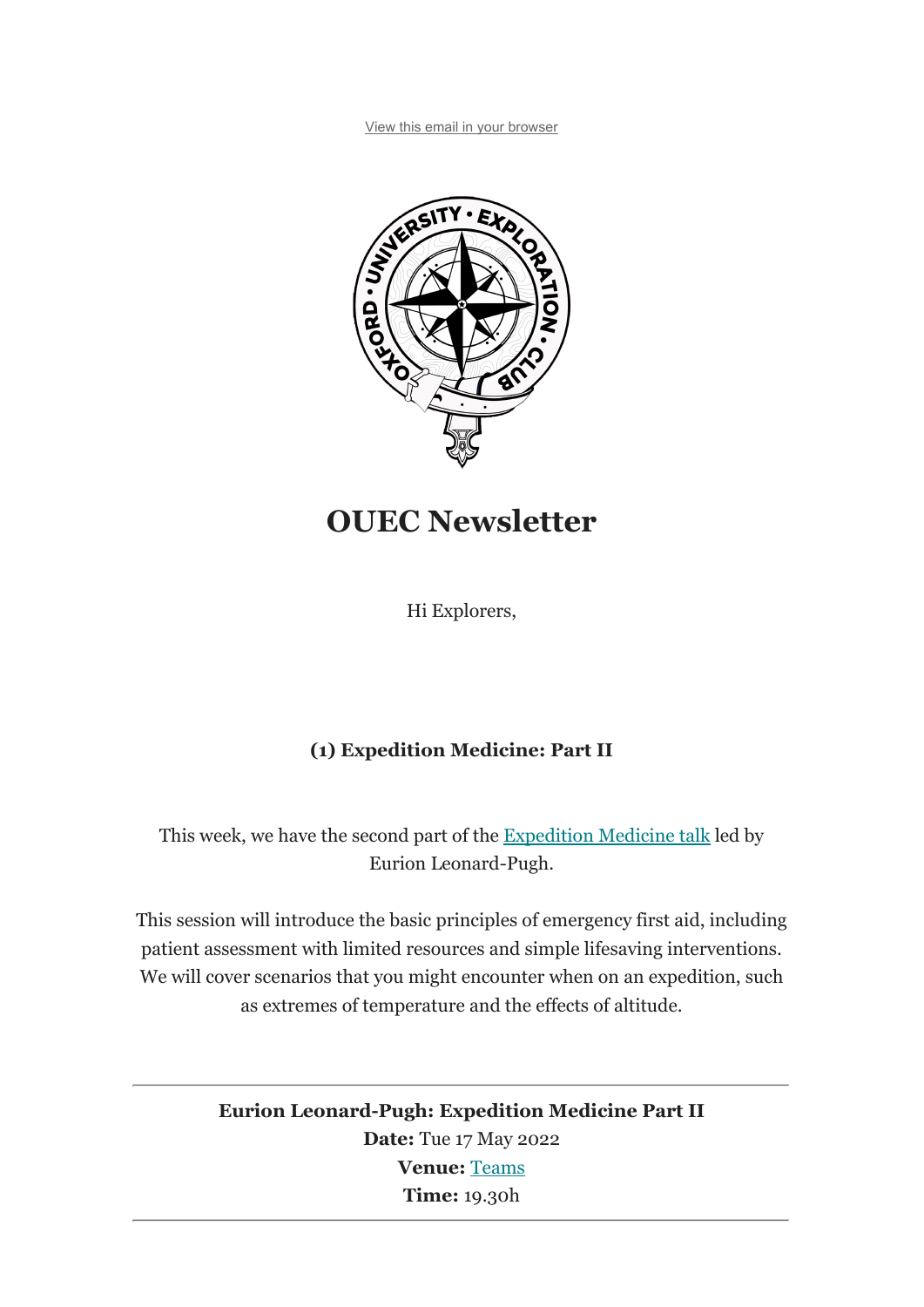#### (2) Find a Fellow Explorer

We are very keen to support future Expeditions so we want to help explorers connect with other potential Expedition members, whether you're looking for someone to complete your Expedition team or you're interested in putting a team together from scratch.

We've created a Facebook group to help connect Explorers with each other. Alternatively, you can fill out this form and we'll put you in touch via email with other Explorers.

### (3) 2021/22 Events

If you've attended any of our events this year, we'd love to see your photos! Don't forget to tag us on Instagram @Oxford.Exploration or Facebook!

We'd also like to hear from you about your experiences as OUEC members attending our events this year.

We'll be compiling an Annual Report at the end of the year, where these may be featured! You can send these to carla.fuenteslopez@st-hughs.ox.ac.uk